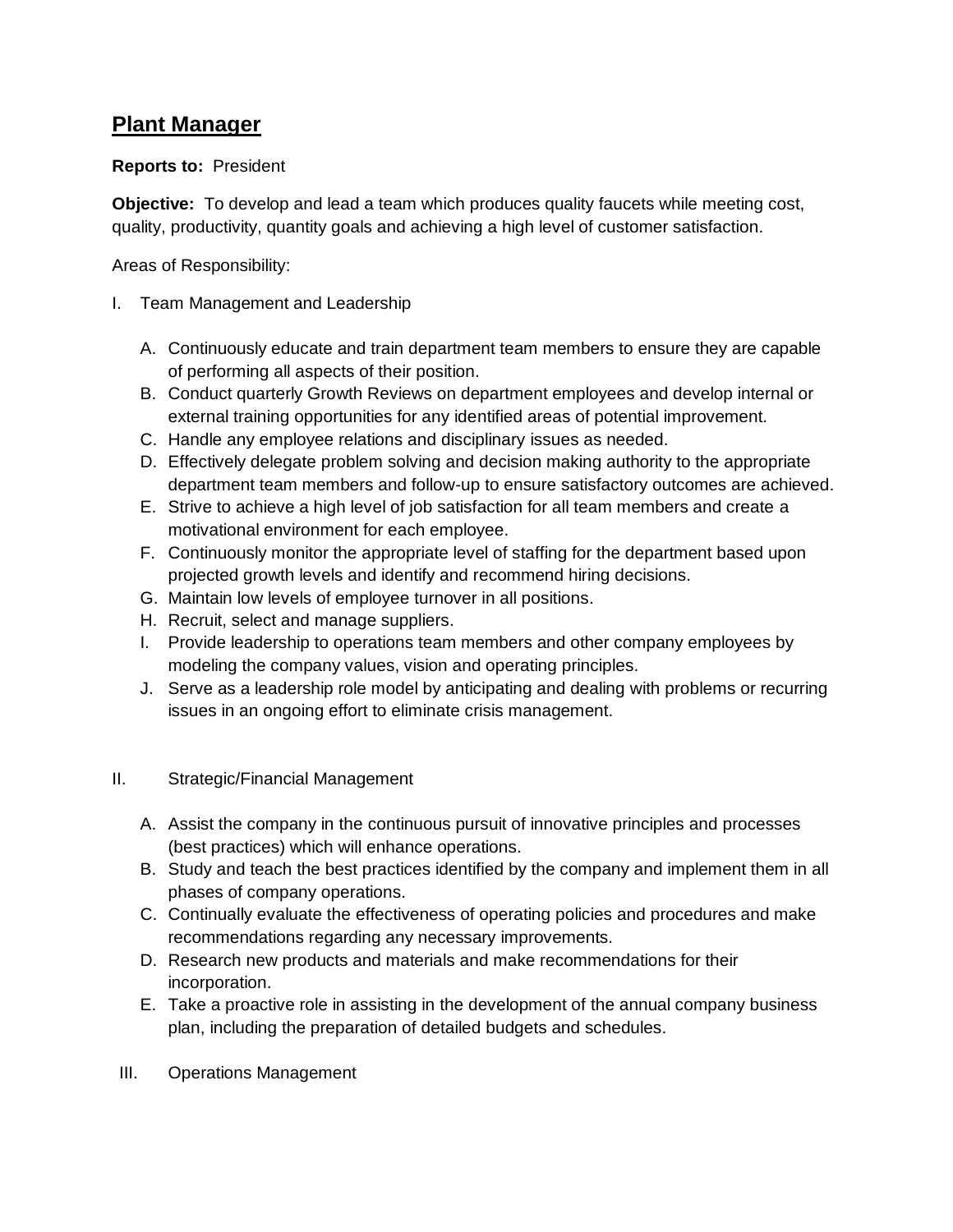- A. Establish and implement standard operating procedures for all primary production departments, safety and machine shop/warehouse rules/regulations.
- B. Oversee all primary floor operations and ensure desired results are achieved.
- C. Produce monthly management reports, attend meetings and present critical issues and variances from approved budgets, schedules and operating standards along with recommendations for improvement.
- D. Ensure site is continuously maintained in a clean and safe manner and in accordance with company standards.
- E. Develop and sustain relationships with suppliers who are committed to reducing costs and increasing quality of service.
- F. Ensure that employees are properly trained in company standards, policies and procedures.
- G. Solicit feedback and provide employee support in handling supplier conflicts and in resolving issues.
- H. As necessary, assist in the resolution of any customer problems or concerns.
- I. Solicit feedback from suppliers on areas for improvement and ways to strengthen relationships.
- J. Deliver faucets which meet or exceed the established standards for budget, quality, schedule and customer satisfaction.
- K. Establish and enforce all warranty guidelines.
- L. Ensure product working drawings and archives are maintained with consistency and accuracy.
- M. Ensure weekly meetings are conducted between engineering, planning, production, purchasing, sales and customer service to enhance teamwork and communication and to facilitate the achievement of company objectives.

Skills and Qualifications:

- 10+ years progressively responsible experience with machine shop, assembly, parts finishing, quality control and supervision.
- Demonstrates knowledge and progressively responsible experience in vertically integrated manufacturing facility with machining assets.
- A Bachelor's degree in Operations Management, Business Administration, Industrial Technology or Industrial Engineering, or a related area.
- A complete understanding of how activities impact profits and losses in manufacturing along with strong analytical skills and the ability to focus on issues which may adversely impact financial results.
- Strong organizational skills, people skills, management abilities and strategic planning skills.
- Ability to work effectively with the pressures of meeting budgets.
- Ability to identify and resolve issues, establish priorities and achieve desired outcomes.
- Strong oral and written communication skills.
- High computer literacy.
- **•** Business Literacy.
- Strong analytical skills.
- Bilingual (Spanish) a plus.
- Must be detail-oriented, able to multi-task and possess a high level of organizational skills.